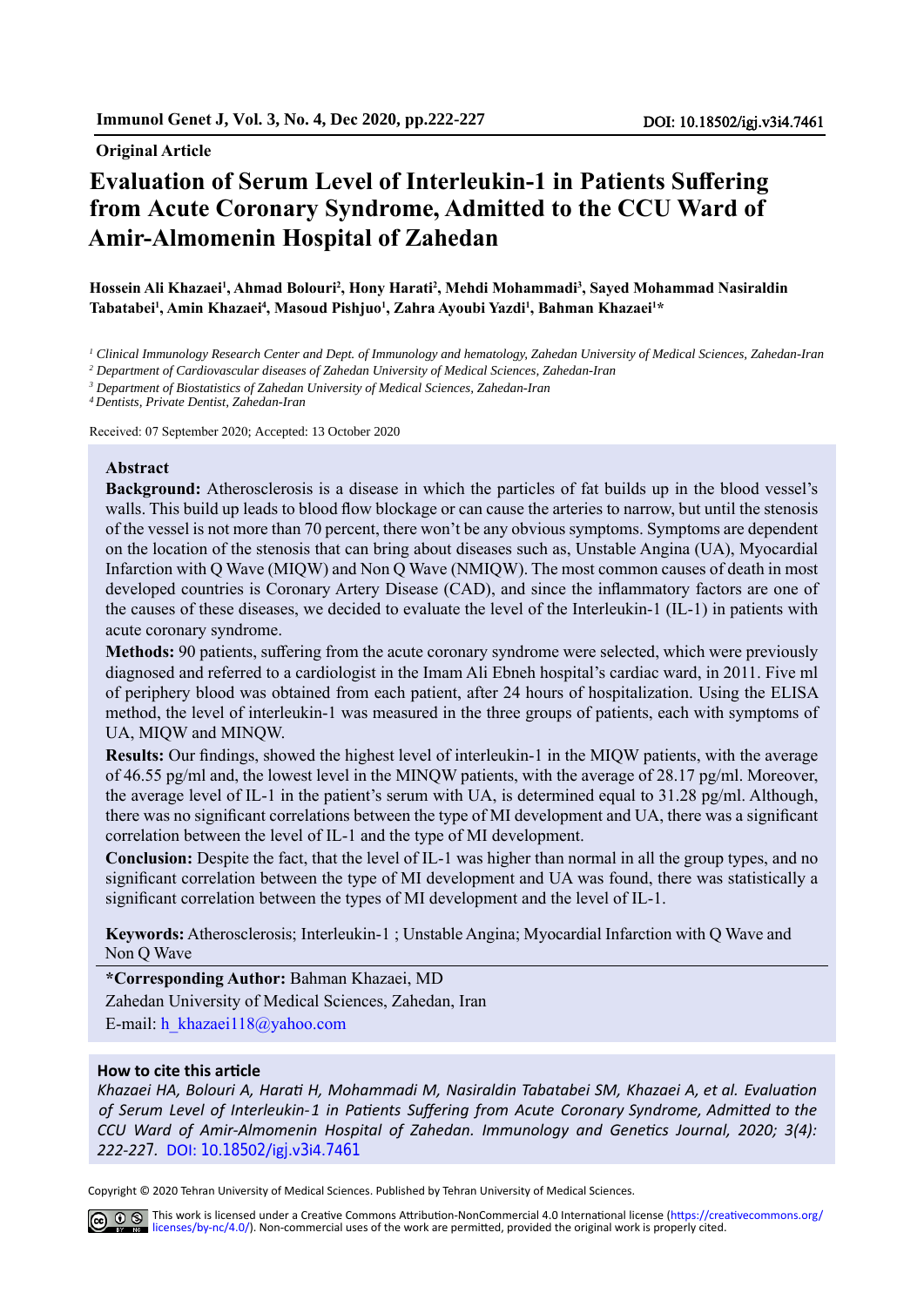#### **Introduction**

Based the World Health Organization's (WHO) reports, cardiovascular diseases, kills around 12 million people around the world per year (1), and so, in the developing countries, half of the mortality in adults is related to such diseases. In spite of widespread advancement in diagnosis, still one third of the patients die from a heart attack and 5% of the survivors, die one year after the occurrence of the heart attack. In fact, the rate of mortality due to Myocardial infarction, are greater compared to the Unstable angina, and requires more accurate and proper care. Accordingly, quick differentiation and timely diagnosis and detection of the Myocardial infarction patients from patients with Unstable angina, has a substantial and significant impact on the efficient treatment and prevention of the MI's effects, as well as helping to improve the patients' recovery process (2).

Usually, Atherosclerosis does not show any symptoms, unless 70% of the internal artery wall's space is involved (3). In other words, symptoms associated with local scleroderma are heart attacks with strip variations and non-strip variations, and unstable angina (4). Unstable angina, refers to transient and temporary chest pains (5), a pain that can last for more than half an hour, and even resting and the nitroglycerin consumption dose not relieve the pain (6). Heart attacks can be accompanied by strip variation of Q wave and increased cardiac enzymes (7, 8) or without any strip variations of Q wave, along with the segment elevation of ST (indicator of the acute myocardial infarction) (9).

There are two major hypotheses about the formation of atherosclerosis. One is the high level of blood cholesterol that sticks to the artery walls and concentrates, and the other is, that throughout various mechanisms, because of the immune system's activities, the artery walls are led to changes, that forms the Atheromatosis (10- 12).

There is another theory, that inflammatory processes, has an important role in the development of atherosclerosis (13, 14), since in these phenomenon, the white cell lymphocytes, monocytes and macrophages are presented, and Atherosclerosis begins when the white blood cells leave the blood flow and transform into foam

cells that embraces cholesterol and other fats, and ultimately stick to the artery walls (15, 16).

Several reports have been published in association with increasing levels of inflammatory cytokines such as IL-1 in relation to Atherosclerosis. The IL-1 gene, codifies 3 peptides, that are associated to structure and performance (17). The IL-1 family gene in the cluster form, is located over the chromosome 2q14. IL-1 includes two isoforms, as IL-1α and IL-1β that are produced by monocytes, macrophages and epithelial cells and participate in aggressive microbes, inflammations and ammine modifications. Certain locus in this gene cluster, is associated with the increase in protein production of IL-1, which leads to tissue destruction (18). The IL-1α plays a significant role in the regulation of the immune system's activities as well, and is one of the activating agents of TNF α. This IL causes inflammation and increases the fever (19).

As a result, since one of the causes of the acute coronary syndrome is the inflammatory factors, we attempted to study the relationship between the inflammatory factors, such as IL-1 in the patients, with symptoms of acute coronary syndrome such as, heart attack with Q wave or without Q wave and unstable angina. In case there is some relationship between these factors, proper prevention and treatments needs to be done.

### **Material and methods**

In the present study, IL-1 value in 90 patients with acute coronary syndrome symptoms, that were admitted to the CCU ward of Amir-Almomenin Hospital of Zahedan city in 1390, was evaluated in three simulated groups including, 30 patients with unstable angina, 30 with Q wave heart attack and 30 without Q wave. The criteria for patients, was based on the published acute coronary syndrome criteria in 2008 (20), including the self-reported patients bearing symptoms. The risk signs include the following: At the time of the study they were suffering from the acute coronary syndrome symptoms (unstable angina, previous heart attack with Q wave and non Q wave) and were in the range age of 40-60 years old.

Exclusion criteria included the patients without atherosclerosis symptoms and the risk factors included are as followed: At the time of the study, they should not suffer from the acute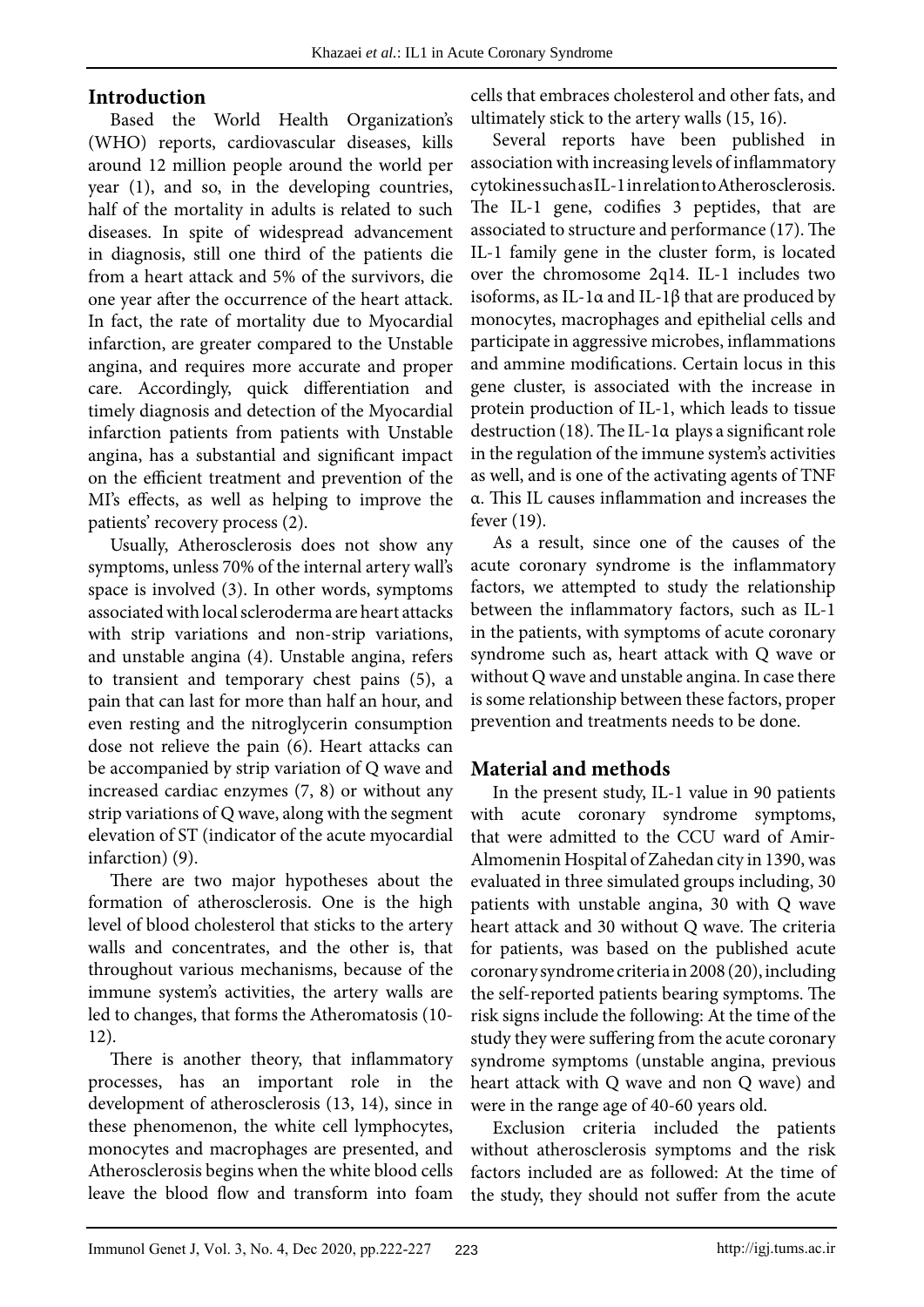coronary syndrome's symptoms (unstable angina, previous infarction with Q wave and non Q wave), autoimmune diseases, collagen vascular, chronic renal failure, acute infections in the last 3 months, pregnancy, and no history of inflammatory medicine consumption in the last six months.

The Information gathered from these three groups of patients, was obtained by talking and using a questionnaire form containing epidemiological data, and the mentioned tests were done. Then a 5ml peripheral blood sample was taken, 24 hours after the hospital's admission. After the blood samples were collected, the serum was separated and kept below 80 centigrade. Measurement of the IL-1's concentration, was done using the ELISA method, and then evaluated by the statistical Mann-Whitney test, in order to compare the amount of mean IL-1, between the three groups using the SPSS.17 software. In addition, the *P-*value was determined significantly less than 0.05.

### **Results**

The mean age of the individuals under study, was 52. 70 patients were suffering from hypertension, 52 from diabetes mellitus, 40 were

smokers and 38 had increasing CRP. In those who were suffering from the Unstable Angina (UA), the mean value of IL-1 was reported 31/28±33/51 pg/ ml, in the Myocardial Infarction with No Q Wave (NQWMI) group, the value was 28/17±27/84 pg/ ml and in the Myocardial Infarction with Q Wave (QWMI), it was 46/55±31/90 pg/ml (**Table 1** and **Figure 1**).

In this section, based on the statistical Mann-Whiney test, we examined the amount of IL-1 in various groups, to determine any correlations to the type of the disease. According to this parameter, values of P, which is an indication of the relationship of, the three groups of patients with the level of IL-1, were calculated in each case. The results revealed that, between the increased amount of IL-1 and MIQW and UA, there was no significant correlation ((P>0.05). Between the increased amount of IL-1 and MINQW and UA, there was no significant correlation too ((P>0.05) and finally between the increased amount of IL-1 and MIQW and MINQW, there was a significant correlation (P<0.05) (**Table 2**).

In other words, it has been noted that in comparison between the tree groups of the disease, there was no correlation between the

| <b>Table 1.</b> The comparison of mean IL-1 levels between different patient groups |                        |       |                              |                   |             |  |
|-------------------------------------------------------------------------------------|------------------------|-------|------------------------------|-------------------|-------------|--|
| Level                                                                               | <b>Type of disease</b> | Mean  | <b>Standard</b><br>deviation | <b>The lowest</b> | The highest |  |
|                                                                                     | <b>NOWMI</b>           | 28.17 | 27.84                        |                   | 45.67       |  |
|                                                                                     | OWMI                   | 46.55 | 31.90                        |                   | 116.20      |  |

UA 31.28 33.51 0 116



**Figure 1: The level of IL-1 in different patient groups Figure 1.** The level of IL-1 in different patient groups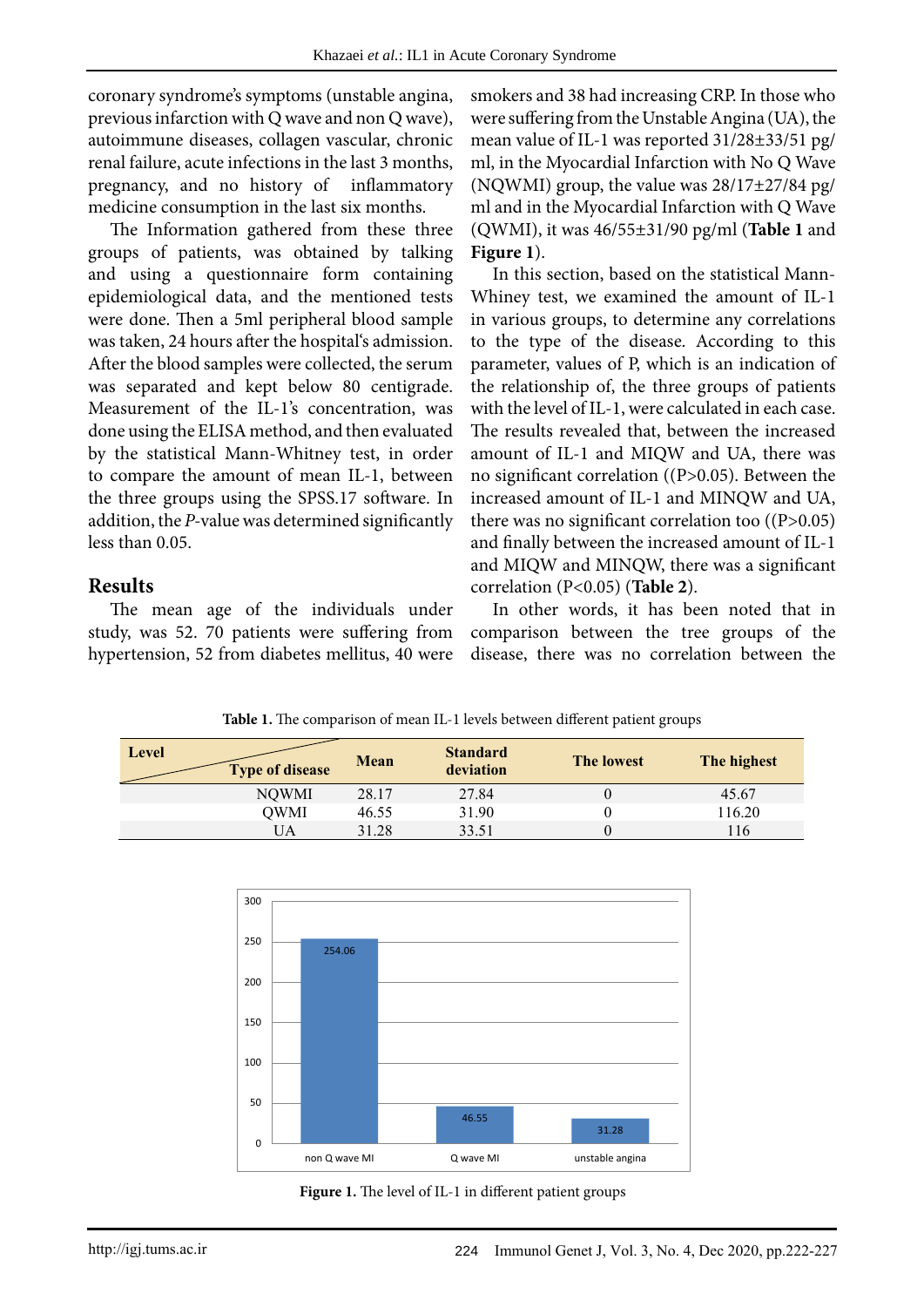| Table 2. The comparison between the correlation of increased amount of IL-1 and different patient groups based on |
|-------------------------------------------------------------------------------------------------------------------|
| Mann-Whitney test                                                                                                 |

| Group          | <i>P</i> -value |
|----------------|-----------------|
| MIOW and UA    | 0.087           |
| MINOW and UA   | 0.683           |
| MIQW and MINQW | 0.035           |

increased amount of IL-1 and UA, and the type of MI, whereas there was a correlation between the increased amount of IL-1 and the type of MI.

#### **Discussion**

Several studies have shown the effects of the serum IL-1 levels in patients with acute Myocardial Infarction (MI). This proinflammatory cytokine, acts as an integrator for many inflammatory stimuli, supporting the concept in association with the plasma cholesterol levels, so this protein may predict the cardiovascular risk in the MI patients The aim of this study, was to evaluate quantitative value of IL-1 in the acute coronary syndrome patients, to better understand the role of this cytokine in inducing the disease in the three groups of Unstable Angina (UA), Myocardial Infarction (MI) with Q Wave (MIQW) and Non Q Wave (NMIQW).

Keep in mind that the natural and normal range of IL-1 is about 1.5 to 2.5 IU/ml in healthy people. But as mentioned, the IL-1 value in all the studied groups, was significantly higher than normal, therefore, we conclude that in the UA, MIQW and MINQW patients, the IL-1 value is rather higher than the normal value. In this study, in order to identify the relationship between the increased level of IL-1 and the type of heart disease, the statistical Mann-Whitney and SPSS tests were used. In the comparison between the groups, no significant statistical relationship was found between the type of the disease and UA, while a significant statistical relationship was found between the type of the disease and the IL-1 values (P<0.05).

Many investigations were carried out regarding the relationship between the IL-1 value and the myocardial arteries. However, some in vitro studies have shown the inflammatory effects of IL-1 on vascular cells, as an etiological factor in inflammation and atherosclerosis. They conclude that the IL-1, contributes to atherosclerosis in mice.

Hansson and colleagues identified the activation of Th1 and Th2 cytokines in the advanced human atherosclerotic plaques. A number of growth factors and cytokines such as IL-1, TNF-α, IFN-γ, M-CSF and some chemokines such as MCP-1, have been produced by these types of cells and have been used in identification of the human atherosclerotic plaques, mainly from carotid endarterectomy specimens (21).

On the other hand, among different researches, several studies have investigated the association of the IL-1 value and unstable angina, but none of them explicitly deal with the comparison of the IL-1 and unstable angina with the MI Q wave of non Q wave. As well, none of the studies dealt with the association of the IL-1 value and existence of Q wave explicitly.

The study of Yan HB eta in 2011, showed that the IL-1 value in the patients suffering from unstable angina vs control group, was explicitly higher from the statistical point of view. In our study the mean of the IL-1 value in the group of unstable angina was 31.28 pg/ml which is rather higher than the normal range (22).

Another study by Biasucci LM et al, showed that the IL-1 value in unstable angina was significantly higher than the normal group, which is consistent with the findings of our study (10). Interestingly, it has been shown that the IL-1 value and other inflammatory cytokine in unstable angina and acute MI, increases and this finding is statically of higher significance compared to the healthy control group (11).

Another study done by Simon AD et.al in New York in 2000, showed that the IL-1 value in unstable angina patients compared with stable angina, was reported to be considerably higher. In this study IL-1 was recognized as a pathogenesis agent of unstable angina (12). Barbarash OL et al in 2011 in Russia, reported that the IL-1 value in STEMI, significantly increases (13). Adlbrecht C et al in a study in Austria, on 39 people suffering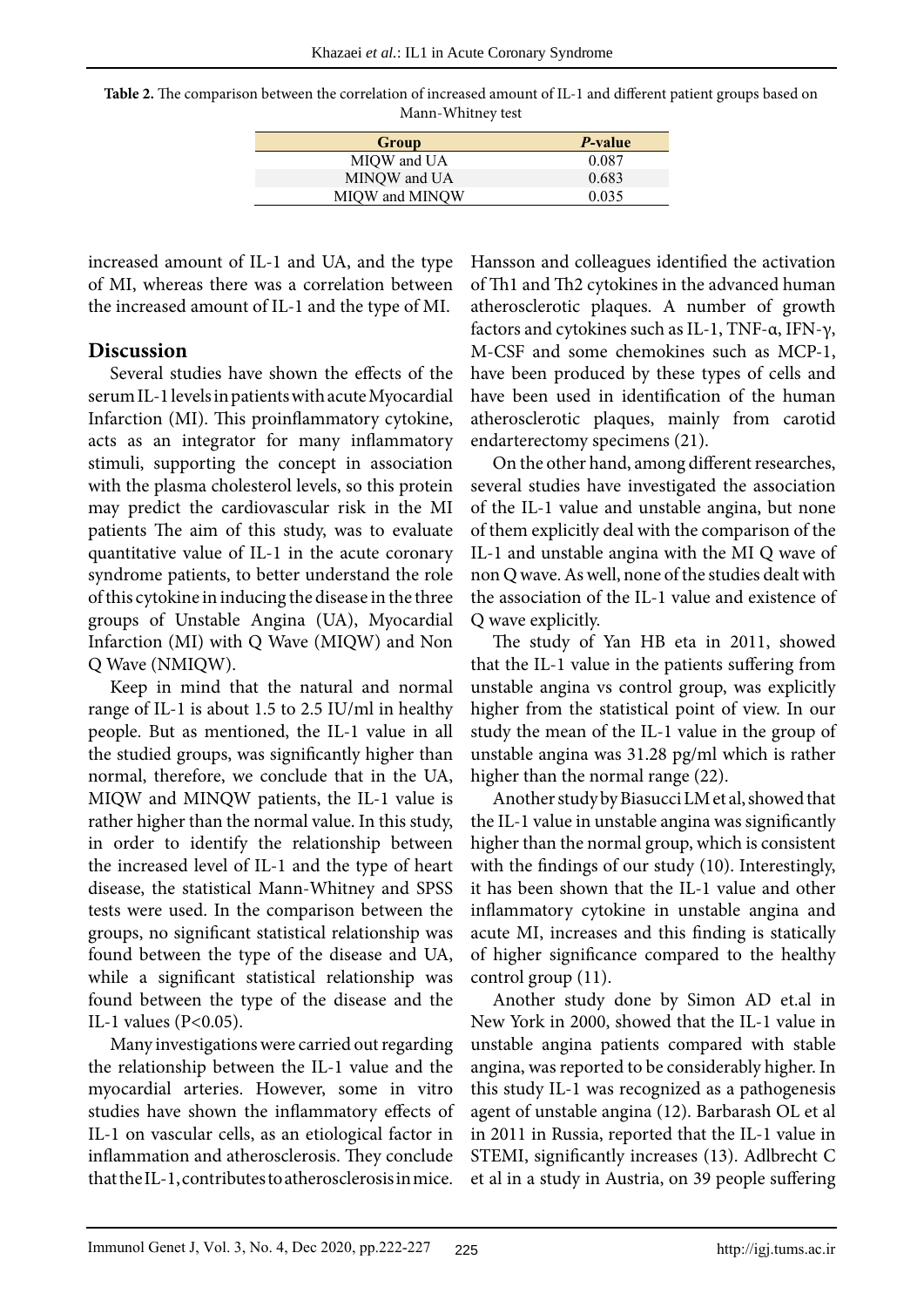from acute MI, showed that the IL-1 value in patients of acute MI, considerably rises, and this value, statistically in people suffering from unstable angina is of higher significance (14). Balbay y et al in a study in Ankara, indicated that the IL-1 value in 15 people with acute MI, is significantly higher than the control group (15). Another investigation carried out by Pudil R et al in 1999 in the Czech Republic, indicated that the IL-1 value and other inflammatory factors increases in the first 96 hours, after the acute MI was investigated.

Results showed that the IL-1value, continuously increases in the first 96 hours after acute MI and the peak value in average is 22 (16).

Accordingly, we concluded that IL-1 in acute MI and unstable angina, significantly increases, and the results achieved in our study are compatible with what has been achieved in other studies. In the studies, slight comparison is done between IL-1 in acute MI and unstable angina patients. But in the study by Ablbrecht C, it was stated that the IL-1 value in acute MI patients was significantly higher than the unstable angina patients and these finding are contradictory to ours.

### **Conclusion**

In our study, we examined the relationship between the IL-1 value and MI type, based on existence or non-existence of Q wave in the cardiac graph of patients and this can be the forte of our study, since so far in none of the studies this topic was considered, while according to the analyses, there was significant differences between the existence and non-existence of Q wave and the IL-1 values.

### **Conflict of interest**

The authors declare that there is no conflict of interest.

## **Acknowledgments**

This work is a part of medical student thesis number 1318 in Zahedan Medical Sciences University, Zahedan-Iran.

### **References**

Arveiler D, Rajakangas AM, Pajak A. Myocardial infarction and coronary deaths in the World Health Organization MONICA Project. Registration procedures, event rates, and case-fatality rates in 38 populations from 21 countries in four continents. Circulation. 1994;90(1):583-612.

- 2. Libby P, Bonow RO. Approch to the patient with chest pain. In: Braunwald E, Zipes DP,Libby P,editors. textbook of cardiovascular medicine. 7th ed. Philadelphia: Saunders; 2005: 1132-4.
- 3. Ross R. The pathogenesis of atherosclerosis--an update. N Engl J Med. 1986;314(8):488-500.
- 4. Foreman RD. Mechanisms of cardiac pain. Annu Rev Physiol. 1999;61(1):143-67.
- 5. Biasucci LM, Liuzzo G, Fantuzzi G, Caligiuri G, Rebuzzi AG, Ginnetti F, et al. Increasing levels of interleukin (IL)-1Ra and IL-6 during the first 2 days of hospitalization in unstable angina are associated with increased risk of in-hospital coronary events. Circulation. 1999;99(16):2079-84.
- 6. Worthley SG, Osende JI, Helft G, Badimon JJ, Fuster V. Coronary artery disease: pathogenesis and acute coronary syndromes. Mt Sinai J Med. 2001;68(3):167-81.
- 7. Wagner DD. New links between inflammation and thrombosis. Arterioscler Thromb Vasc Biol. 2005;25(7):1321-4.
- 8. Kudenchuk PJ, Maynard C, Martin JS, Wirkus M, Weaver WD. Comparison of presentation, treatment, and outcome of acute myocardial infarction in men versus women (the Myocardial Infarction Triage and Intervention Registry). Am J Cardiol. 1996;78(1):9-14.
- 9. Zucker DR, Griffith JL, Beshansky JR, Selker HP. Presentations of acute myocardial infarction in men and women. J Gen Intern Med. 1997;12(2):79- 87.
- 10.Hansson GK, Libby P. The immune response in atherosclerosis: a double-edged sword. Nature Reviews Immunology. 2006;6(7):508-19.
- 11.Björkbacka H, Kunjathoor VV, Moore KJ, Koehn S, Ordija CM, Lee MA, et al. Reduced atherosclerosis in MyD88-null mice links elevated serum cholesterol levels to activation of innate immunity signaling pathways. Nat Med. 2004;10(4):416-21.
- 12.Campbell TC, Parpia B, Chen J. Diet, lifestyle, and the etiology of coronary artery disease: the Cornell China study. Am J Cardiol. 1998;82(10b):18t-21t.
- 13.Mangge H, Hubmann H, Pilz S, Schauenstein K, Renner W, März W. Beyond cholesterol- -inflammatory cytokines, the key mediators in atherosclerosis. Clin Chem Lab Med. 2004;42(5):467-74.
- 1. Tunstall-Pedoe H, Kuulasmaa K, Amouyel P, 14.Bhakdi S, Torzewski M, Paprotka K, Schmitt S,